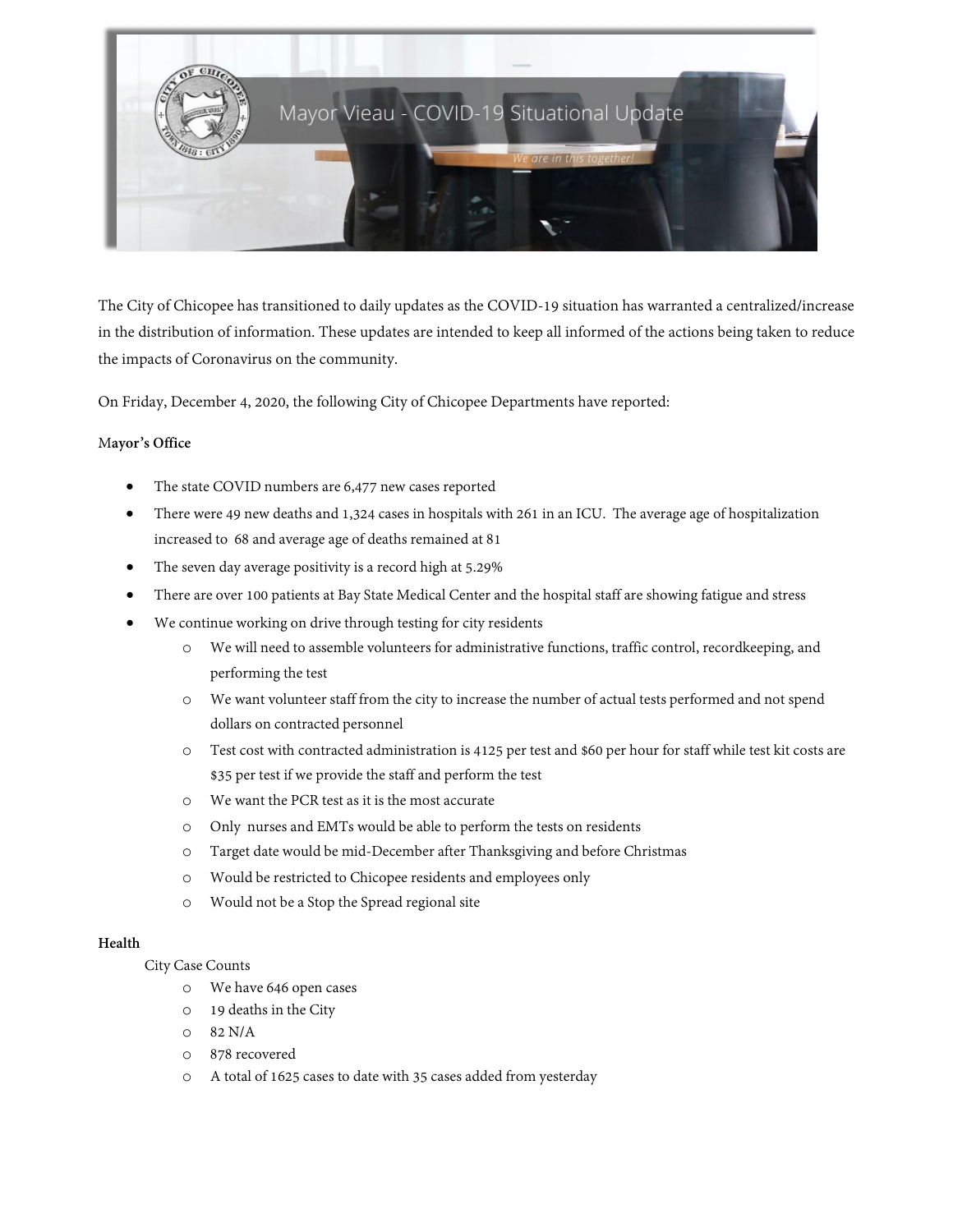- We are using the mobile signs to remind residents and employees to wear a mask, wash their hands frequently and do not go out if they feel sick
- There was one case where two families gathered for Thanksgiving. There were two sets of Grandparents, Brothers and a total of twelve people. Eight of the family members have tested positive and others are awaiting test results. One set of Grandparents had traveled to Florida and are positive there

### **Police Department**

- Status Quo on services
- We have one officer continuing quarantine with breathing issues
- Officers have been reminded to wear a mask and disciplinary action was explained in the notice

### **Fire Department**

• Status quo on services and full staffing

### **Emergency Management**

• Services and staffing are continuing

# **Safety**

• Status Quo on services and staffing

### **DPW**

- Status quo on staffing and services
- Now have four employees that have tested positive and are in quarantine. Three are in the sub-stations and one is located at Baskin Drive. They have not been with other employees and others were not subject to quarantine. Protocol was followed.
- A notice was sent out to all employees to wear a mask and if traveling in a vehicle masks must be worn

### **COA**

• Status Quo on staff and servicing

### **Human Resources**

- Status Quo on services and employees
- We are researching the COVID FMLA procedures to determine if they will apply after December 31st.